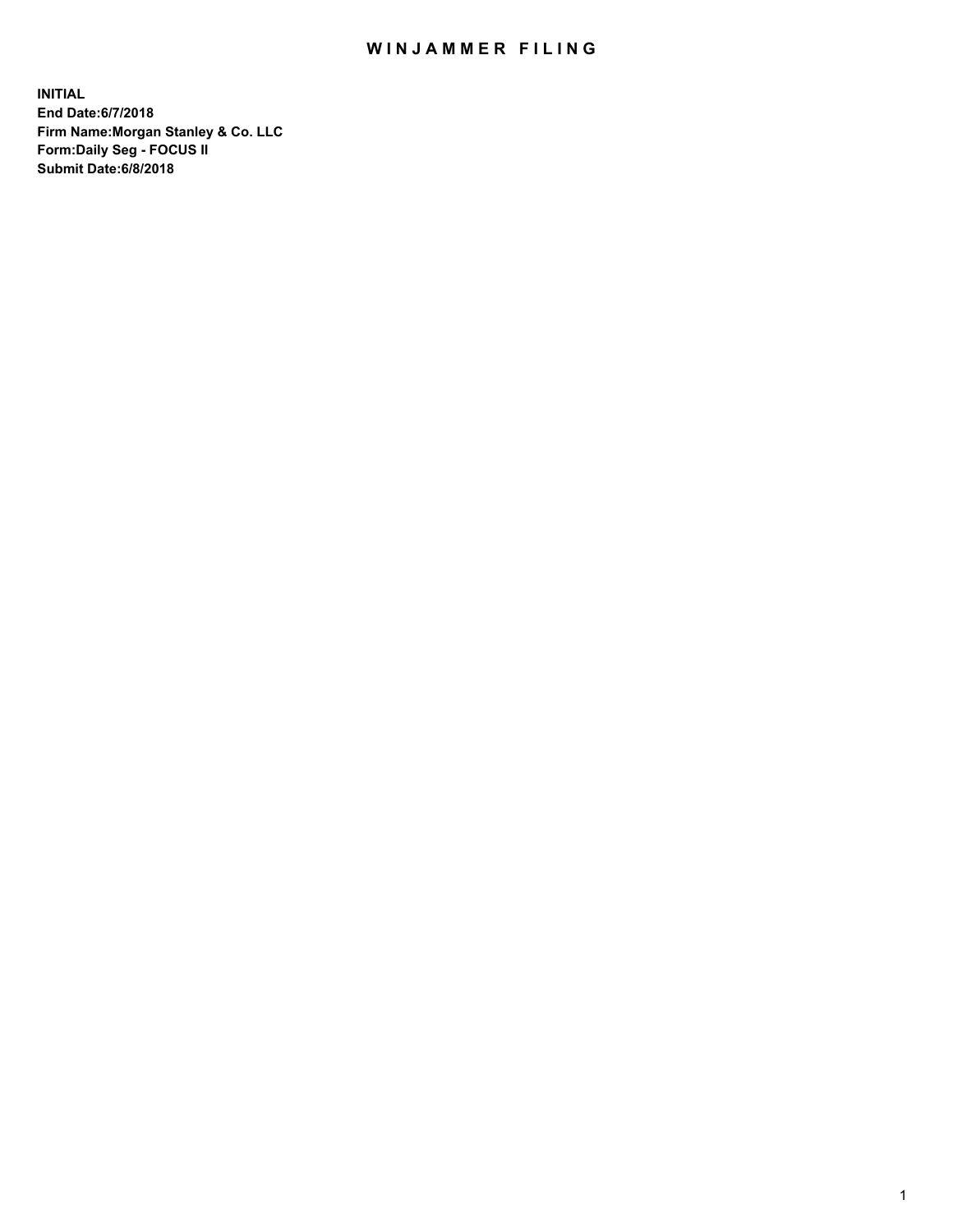## **INITIAL End Date:6/7/2018 Firm Name:Morgan Stanley & Co. LLC Form:Daily Seg - FOCUS II Submit Date:6/8/2018 Daily Segregation - Cover Page**

| Name of Company<br><b>Contact Name</b><br><b>Contact Phone Number</b><br><b>Contact Email Address</b>                                                                                                                                                                                                                          | <b>Morgan Stanley &amp; Co. LLC</b><br><b>Ikram Shah</b><br>212-276-0963<br>Ikram.shah@morganstanley.com |
|--------------------------------------------------------------------------------------------------------------------------------------------------------------------------------------------------------------------------------------------------------------------------------------------------------------------------------|----------------------------------------------------------------------------------------------------------|
| FCM's Customer Segregated Funds Residual Interest Target (choose one):<br>a. Minimum dollar amount: ; or<br>b. Minimum percentage of customer segregated funds required:%; or<br>c. Dollar amount range between: and; or<br>d. Percentage range of customer segregated funds required between:% and%.                          | 280,000,000<br><u>0</u><br>0 <sub>0</sub><br>0 <sub>0</sub>                                              |
| FCM's Customer Secured Amount Funds Residual Interest Target (choose one):<br>a. Minimum dollar amount: ; or<br>b. Minimum percentage of customer secured funds required:%; or<br>c. Dollar amount range between: and; or<br>d. Percentage range of customer secured funds required between:% and%.                            | 140,000,000<br>0 <sub>0</sub><br>0 <sub>0</sub>                                                          |
| FCM's Cleared Swaps Customer Collateral Residual Interest Target (choose one):<br>a. Minimum dollar amount: ; or<br>b. Minimum percentage of cleared swaps customer collateral required:% ; or<br>c. Dollar amount range between: and; or<br>d. Percentage range of cleared swaps customer collateral required between:% and%. | 92,000,000<br><u>0</u><br>0 <sub>0</sub><br>0 <sub>0</sub>                                               |

Attach supporting documents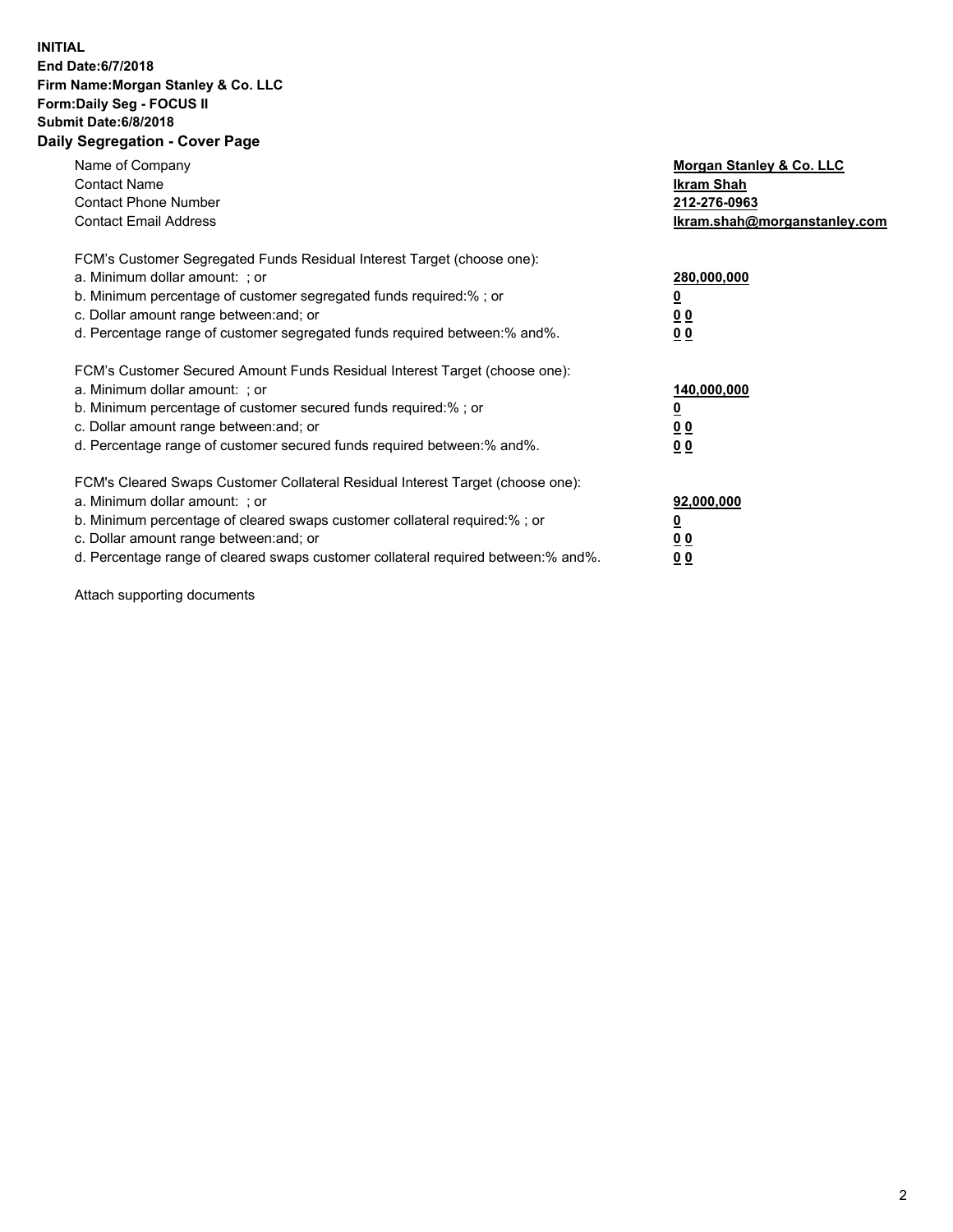## **INITIAL End Date:6/7/2018 Firm Name:Morgan Stanley & Co. LLC Form:Daily Seg - FOCUS II Submit Date:6/8/2018 Daily Segregation - Secured Amounts**

Foreign Futures and Foreign Options Secured Amounts Amount required to be set aside pursuant to law, rule or regulation of a foreign government or a rule of a self-regulatory organization authorized thereunder 1. Net ledger balance - Foreign Futures and Foreign Option Trading - All Customers A. Cash **3,289,254,110** [7315] B. Securities (at market) **2,008,680,277** [7317] 2. Net unrealized profit (loss) in open futures contracts traded on a foreign board of trade **416,700,032** [7325] 3. Exchange traded options a. Market value of open option contracts purchased on a foreign board of trade **29,664,308** [7335] b. Market value of open contracts granted (sold) on a foreign board of trade **-24,560,528** [7337] 4. Net equity (deficit) (add lines 1. 2. and 3.) **5,719,738,199** [7345] 5. Account liquidating to a deficit and account with a debit balances - gross amount **9,107,886** [7351] Less: amount offset by customer owned securities **-8,541,363** [7352] **566,523** [7354] 6. Amount required to be set aside as the secured amount - Net Liquidating Equity Method (add lines 4 and 5) 7. Greater of amount required to be set aside pursuant to foreign jurisdiction (above) or line 6. FUNDS DEPOSITED IN SEPARATE REGULATION 30.7 ACCOUNTS 1. Cash in banks A. Banks located in the United States **562,361,247** [7500] B. Other banks qualified under Regulation 30.7 **1,089,081,686** [7520] **1,651,442,933** 2. Securities A. In safekeeping with banks located in the United States **93,986,233** [7540] B. In safekeeping with other banks qualified under Regulation 30.7 **0** [7560] **93,986,233** [7570] 3. Equities with registered futures commission merchants A. Cash **6,161,513** [7580] B. Securities **0** [7590] C. Unrealized gain (loss) on open futures contracts **-259,573** [7600] D. Value of long option contracts **0** [7610] E. Value of short option contracts **0** [7615] **5,901,940** [7620] 4. Amounts held by clearing organizations of foreign boards of trade A. Cash **0** [7640] B. Securities **0** [7650] C. Amount due to (from) clearing organization - daily variation **0** [7660] D. Value of long option contracts **0** [7670] E. Value of short option contracts **0** [7675] **0** [7680] 5. Amounts held by members of foreign boards of trade A. Cash **1,824,082,219** [7700] B. Securities **1,914,694,044** [7710] C. Unrealized gain (loss) on open futures contracts **416,959,605** [7720] D. Value of long option contracts **29,664,308** [7730] E. Value of short option contracts **-24,560,528** [7735] **4,160,839,648** 6. Amounts with other depositories designated by a foreign board of trade **0** [7760] 7. Segregated funds on hand **0** [7765]

- 8. Total funds in separate section 30.7 accounts **5,912,170,754** [7770]
- 9. Excess (deficiency) Set Aside for Secured Amount (subtract line 7 Secured Statement Page 1 from Line 8)
- 10. Management Target Amount for Excess funds in separate section 30.7 accounts **140,000,000** [7780]
- 11. Excess (deficiency) funds in separate 30.7 accounts over (under) Management Target **51,866,032** [7785]

**0** [7305]

**5,720,304,722** [7355]

**5,720,304,722** [7360]

[7530]

[7740] **191,866,032** [7380]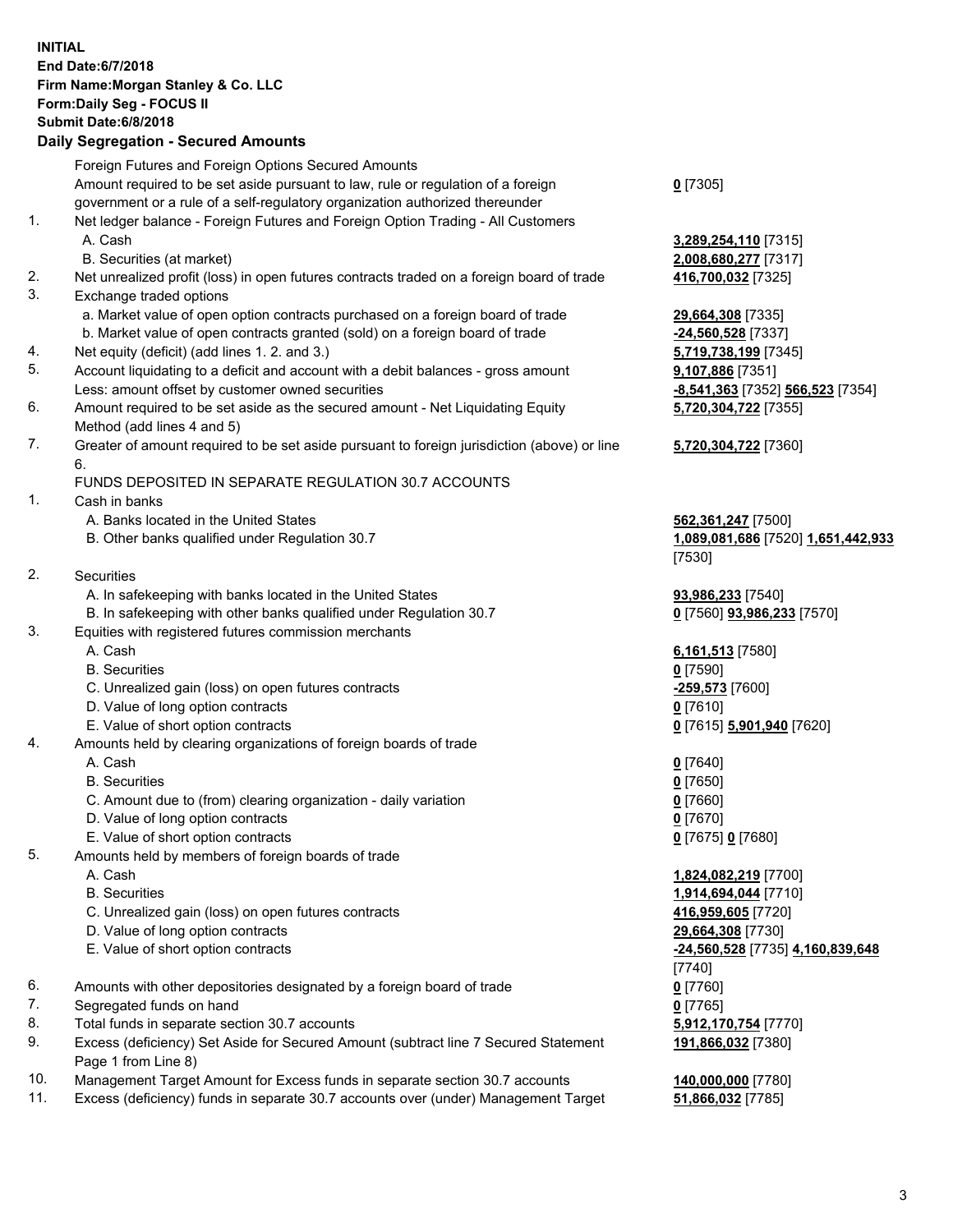**INITIAL End Date:6/7/2018 Firm Name:Morgan Stanley & Co. LLC Form:Daily Seg - FOCUS II Submit Date:6/8/2018 Daily Segregation - Segregation Statement** SEGREGATION REQUIREMENTS(Section 4d(2) of the CEAct) 1. Net ledger balance A. Cash **9,809,824,061** [7010] B. Securities (at market) **5,536,929,701** [7020] 2. Net unrealized profit (loss) in open futures contracts traded on a contract market **789,728,778** [7030] 3. Exchange traded options A. Add market value of open option contracts purchased on a contract market **473,623,379** [7032] B. Deduct market value of open option contracts granted (sold) on a contract market **-683,897,309** [7033] 4. Net equity (deficit) (add lines 1, 2 and 3) **15,926,208,610** [7040] 5. Accounts liquidating to a deficit and accounts with debit balances - gross amount **356,226,741** [7045] Less: amount offset by customer securities **-354,008,511** [7047] **2,218,230** [7050] 6. Amount required to be segregated (add lines 4 and 5) **15,928,426,840** [7060] FUNDS IN SEGREGATED ACCOUNTS 7. Deposited in segregated funds bank accounts A. Cash **4,660,843,467** [7070] B. Securities representing investments of customers' funds (at market) **0** [7080] C. Securities held for particular customers or option customers in lieu of cash (at market) **780,881,792** [7090] 8. Margins on deposit with derivatives clearing organizations of contract markets A. Cash **6,221,149,259** [7100] B. Securities representing investments of customers' funds (at market) **0** [7110] C. Securities held for particular customers or option customers in lieu of cash (at market) **4,756,047,909** [7120] 9. Net settlement from (to) derivatives clearing organizations of contract markets **44,107,667** [7130] 10. Exchange traded options A. Value of open long option contracts **473,623,379** [7132] B. Value of open short option contracts **-683,897,309** [7133] 11. Net equities with other FCMs A. Net liquidating equity **7,016,773** [7140] B. Securities representing investments of customers' funds (at market) **0** [7160] C. Securities held for particular customers or option customers in lieu of cash (at market) **0** [7170] 12. Segregated funds on hand **0** [7150] 13. Total amount in segregation (add lines 7 through 12) **16,259,772,937** [7180] 14. Excess (deficiency) funds in segregation (subtract line 6 from line 13) **331,346,097** [7190]

- 15. Management Target Amount for Excess funds in segregation **280,000,000** [7194]
- 16. Excess (deficiency) funds in segregation over (under) Management Target Amount Excess

**51,346,097** [7198]